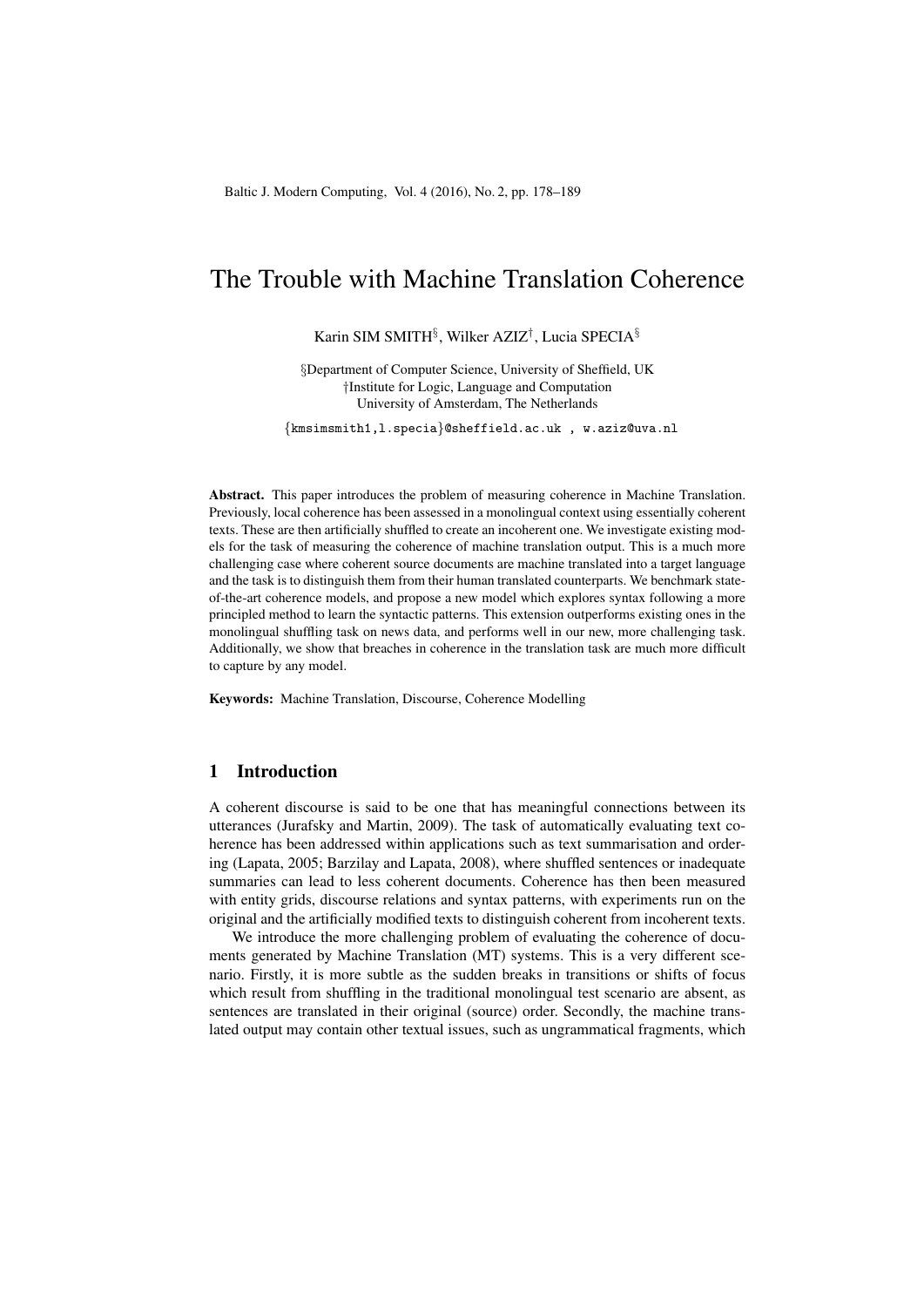can affect the application of such models in various ways, making it harder to pinpoint coherence-related problems. Finally, judgements on the coherence of the translations may be dependent on the source text. Nevertheless, measuring coherence in MT is important: given the way translations are generated by standard MT systems, on a sentence-by-sentence basis, several phenomena spanning sentence boundaries can lead to incoherent document translations, such as incorrect co-referencing, inadequate discourse markers, and lack of lexical cohesion, as established by previous corpus analyses (Sim Smith et al., 2015).

We apply three existing coherence models to original, shuffled and machine translated texts in an attempt to evaluate their ability to discriminate between coherent and incoherent documents: an entity-grid model (Barzilay and Lapata, 2008), an entity graph similarity metric (Guinaudeau and Strube, 2013), and a model based on syntactic patterns (Louis and Nenkova, 2012). In addition, we propose a fully generative extension of the syntax-based coherence model. We illustrate the difference between assessing the output from MT systems and assessing the coherence of shuffled texts in a highly consistent, structured corpus.

The remainder of this paper, is organised as follows: in Section 2 we review related work on coherence and cohesion in the context of MT. Section 3 covers the background of the coherence models used in this paper. Experiments and results are discussed in Section 4.

# 2 Related Work

There has been recent work in the area of lexical cohesion in MT (Wong and Kit, 2012); Xiong et al., 2013a; Xiong et al., 2013b; Tiedemann, 2010; Hardmeier, 2012; Carpuat and Simard, 2012), as a sub-category of coherence, looking at the linguistic elements which hold a text together. However, there seems to be little work in the wider area of coherence as a whole. Coherence is indeed a more complex discourse element to define in the first place. While it does include cohesion, it also describes how a text becomes semantically meaningful overall, and how easy it is for the reader to follow.

Louwerse (2005) defines "cohesion as continuity in word and sentence structure, and coherence as continuity in meaning and context". While lexical cohesion can be detected and addressed to some extent, the semantics, meaning and contextual indicators necessary for coherence assessment are much more difficult to capture, even though judging coherence is an intuitive process for a human reader. Coherence is undeniably a complex cognitive process, which is however guided by elements of discourse that we believe can be modelled automatically to some extent.

Most previous computational models for assessing coherence have focused on entity transitions, syntactic patterns and discourse relations. The most popular models are detailed in Section 3. In what follows we describe these models, and our work to apply these models to MT. Lin et al. (2011) evaluate the coherence of texts from discourse role transitions in a grid-based model, on the basis that there is a preferential, canonical, ordering of discourse relations that leads to coherent texts. Burstein et al. (2010) use the entity-grid for student essay evaluation, which is a scenario closer to ours. They used a range of additional features specifically targeting grammar and style. These proved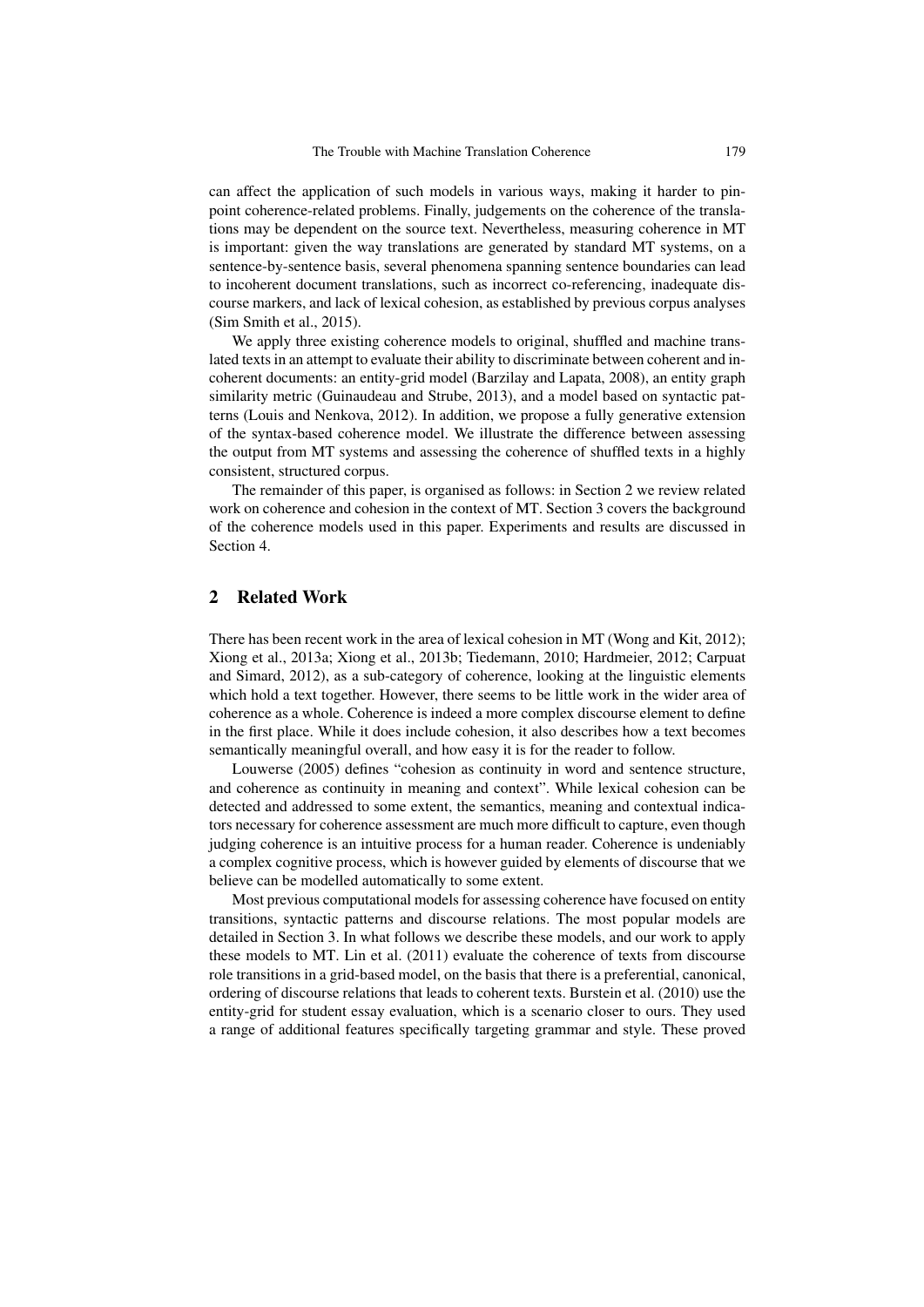## 180 Sim Smith et al.

useful for discriminating good from bad quality essays, but it is unclear how much of the problem with low quality essays was due to coherence issues. Their features are not publicly available for us to assess this.

Somasundaran et al. (2014) consider how lexical chains affect discourse coherence. They use lexical chaining features such as length, density, and link strength to detect textual continuity, elaboration, lexical variety and organisation, all vital aspects of coherent texts. They claim that the interaction between lexical chains and discourse cues can also show whether cohesive devices are organised in a coherent fashion.

Recently, Li and Hovy (2014) developed a coherence model based on distributed sentence representation. They used recurrent and recursive neural networks to perform ordering and readability tasks. They leverage semantic representations to establish coherent orderings, using original texts as positive examples and shuffled versions as negative ones for optimising the neural networks.

Li et al. (2015) train a hierarchical Long-Short Term Memory (LSTM) to explore neural Natural Language Generation, and assess whether local semantic and syntactic coherence can be represented at a higher level, namely paragraphs. In their model, different LSTM layers represents word embeddings, sentences, and paragraphs. They are then able to regenerate the text to a degree that indicates neural networks are able to capture certain elements of coherence.

Lin and Li (2015) use a hierarchical recurrent neural network language model (RNNLM) to combine a word-level model with a sentence-level model for document modeling. They claim that their model captures both intra- and inter-sentential sequences. They assess their model on an MT reranking task, progressively reranking consecutive sentences. In the MT domain, Xiong et al. (2013) attempt to improve lexical coherence with a topic-based model. They extract a coherence chain for the source sentence, and project it onto the target sentence to try and make lexical choices taken during decoding more coherent. They report very marginal improvement with respect to a baseline system in terms of automatic evaluation. This could indicate that current evaluation metrics are limited in their ability to account for improvements related to discourse. Gong et al. (2015) attempt to integrate their lexical chain and topic-based metrics into traditional BLEU and METEOR scores, showing greater correlation with human judgements on MT output.

While the task of automatically evaluating text coherence has been addressed previously within applications such as multi-document text summarisation or in terms of optimal ordering within shuffled texts, our aim is to further investigate these components in an MT context without the use of a reference translation. We ultimately expect to be able to bias the translation process to ensure coherence in MT.

## 3 Coherence Models

Here we describe some of the most popular coherence models, all of which we reimplement and test in our experiments, as well as our improvement over a syntax-based model (Section 3.4).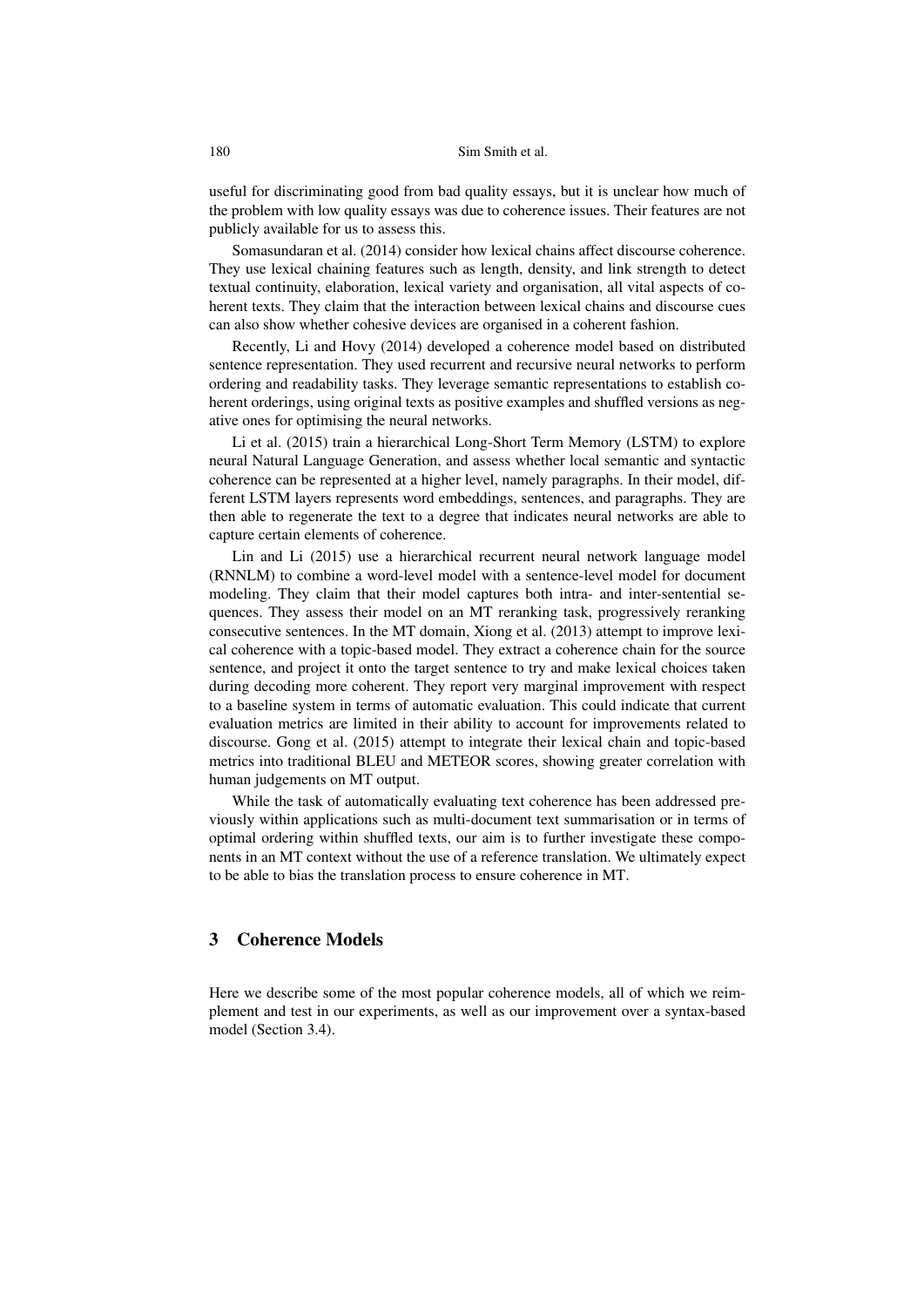## 3.1 Entity-grid approach

The entity-based approach (Lapata, 2005; Barzilay and Lapata, 2008), in particular the Centering Theory (Grosz et al., 1995) it is based on, derives from the idea that entities in a coherent text are distributed in a certain manner. This theory states that coherent texts are characterised by salient entities in strong grammatical roles, such as subject or object. The focus of the entity-based approach uses this knowledge, via patterns in terms of prominent syntactic constructions, to distinguish coherent from non-coherent texts. Entity grids are constructed by identifying the discourse entities in the documents under consideration and constructing a 2D grid for each document, whereby each column corresponds to the entity, i.e. noun being tracked, and each row represents a particular sentence in the document.

An entity transition is defined as a consecutive occurrence of an entity with a given syntactic role, namely, subject  $(S)$ , object  $(O)$ , or other  $(X)$ . Absences of entities in sentences, or nulls, are recorded with a dash. Transitions are observed by examining the grid vertically for each entity. The assumption is that incoherent texts have more breaks in the entity transitions, and thus lower scores.

Lapata (2005) introduces a generative model of document coherence based on entity transitions. Equation 1 shows this formulation, where m is the number of entities, n is the number of sentences in a document  $D$ , and  $r_{s,e}$  is the role taken by entity  $e$ in sentence s. Observe that the model makes a Markov assumption, under which an entity's role is independent of all but its  $h$  preceding roles.

$$
p(D) = \frac{1}{m \cdot n} \prod_{e=1}^{m} \prod_{s=1}^{n} p(r_{s,e} | r_{(s-h),e} \dots r_{(s-1),e})
$$
 (1)

Our objective with this model, as with all others in this paper, is to assess whether the coherence model allows us to discriminate between Human Translation (HT) and MT.

For our experiments, a POS tagger<sup>1</sup> is used to identify nouns and subsequently a parser<sup>2</sup> is used to establish the grammatical role of each of these nouns. The original model presumes that grids of coherent texts have a few dense columns and many sparse ones, and that entities occurring in the dense columns are more often be subjects or objects. It assumes that these characteristics are less common in texts exhibiting lower coherence (Lapata, 2005). In our experiments, the MT displays no more sparse columns than the reference counterpart. It would seem that given how preeminent the focused nouns are, these are captured in the MT output. There are, however, differences in transition patterns, in that some patterns are more common in the MT than the HT, such as 'OO', or other patterns with strong object positions. This seems to indicate a more simplistic style by MT systems. Quantitative results for the experiments with the entity-grid model are given in Section 4.

<sup>1</sup> http://nlp.stanford.edu/software/tagger.shtml

<sup>2</sup> http://nlp.stanford.edu/software/lex-parser.shtml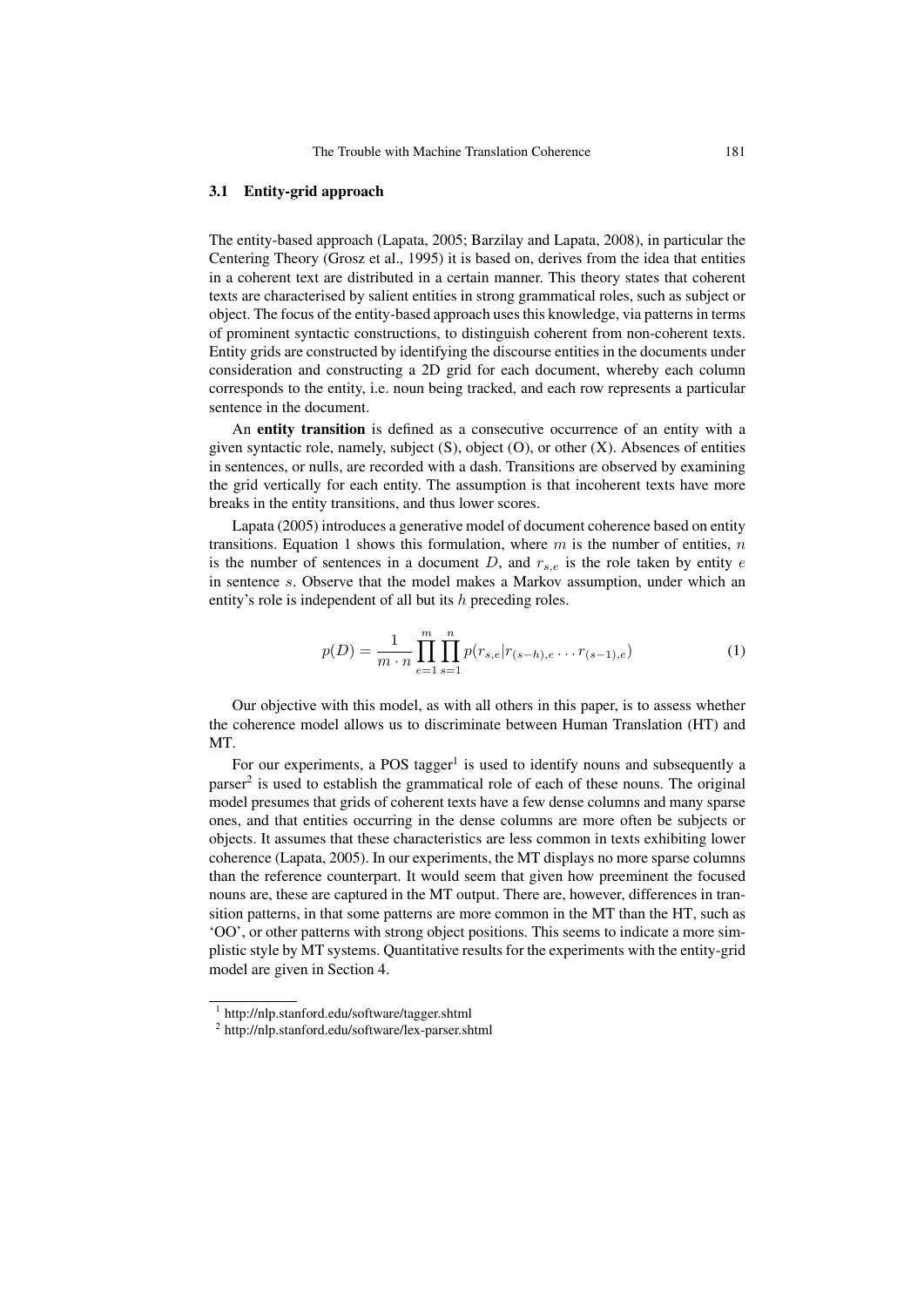## 3.2 Entity graph approach

Guinaudeau and Strube (2013) adapted the entity-grid into a graph format using a bipartite graph which they claim avoids the data sparsity issues encountered by Barzilay and Lapata (2008) and achieves equal performance, without training. Additionally, their representation can track any cross-sentential references, as opposed to only those present in adjacent sentences.

The graph tracks the presence of all entities and connections to the sentences they occur in, taking all nouns in the document as discourse entities, as recommended by Elsner and Charniak (2011). The coherence of a text in this model is measured by calculating the average outdegree of a projection, summing the shared edges.

The general form of the coherence score assigned to a document in this approach is shown in Equation 2. This is a centrality measure based on the average outdegree across the  $N$  sentences represented in the document graph. The outdegree of a sentence  $s_i$ , denoted  $o(s_i)$ , is the total weight of edges leaving that sentence, a notion of how connected (or how central) it is. This weight is the sum of the contributions of all edges connecting  $s_i$  to any  $s_j \in D$ .

$$
s(D) = \frac{1}{N} \sum_{i=1}^{N} o(s_i) \qquad = \frac{1}{N} \sum_{i=1}^{N} \sum_{j=i+1}^{N} W_{i,j} \tag{2}
$$

We reimplemented the algorithm in Guinaudeau and Strube (2013) (using syntactic projection) and ran experiments with the same objective and datasets as for the grid model. Quantitative results for the experiments with the entity-graph model are given in Section 4.

We have also experimented with other languages and noted that syntactic differences do indeed change the transition parameters. This varies depending on the language pair. In particular, it has been proven that the same patterns of syntactic constructions do not hold for German, for example, where topological fields are more relevant. We therefore limit ourselves to reporting results on English.

#### 3.3 Syntax-based model

Motivated by the strong impact syntax has in text coherence, Louis and Nenkova (2012) propose both a local and a global coherence model based on syntactic patterns. Our implementation focuses on their local coherence model. It follows the hypothesis that in a coherent text consecutive sentences will exhibit syntactic regularities, and that these regularities can be captured in terms of co-occurrence of syntactic items.

The units of syntax can be context-free grammar productions (e.g.  $S \rightarrow NP VP$ ) or d-sequences (a sequence of sibling constituents at depth  $d$  starting from the root, possibly annotated with the left-most child node they dominate, e.g.  $NP_{NN} VP_{VB}$ ). The model conditions each sentence on the immediately preceding sentence, both seen as sequences of syntactic patterns. Each sentence is assumed to be generated one pattern at a time and patterns are assumed independent of each other.

The parameters of the model are "unigram" and "bigram" patterns over a vocabulary of syntactic items (i.e. productions or  $d$ -sequences) which are directly observed from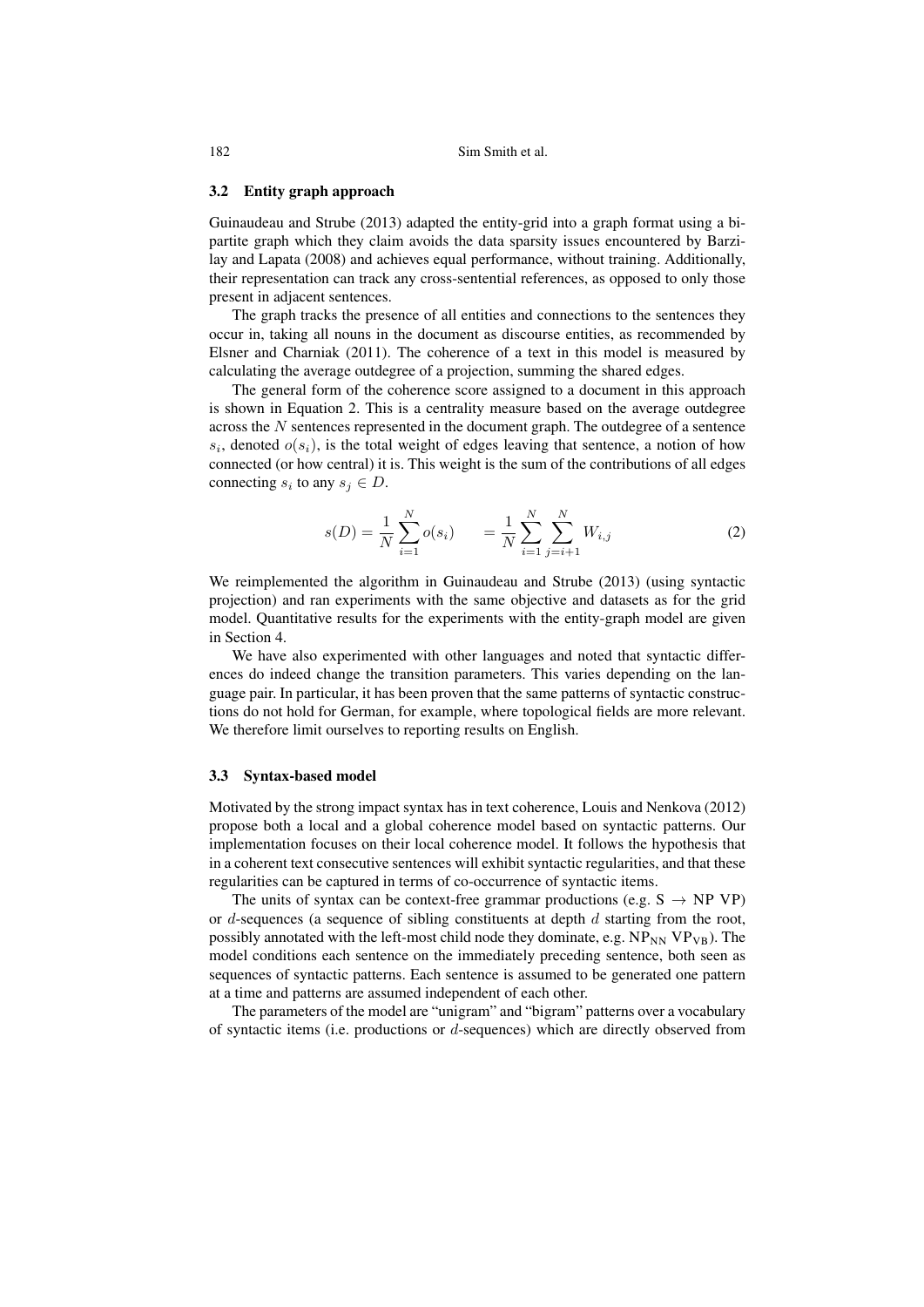training data by relative frequency counting.

$$
p(D) = \prod_{(u_1^m, v_1^n) \in D} \prod_{j=1}^n \frac{1}{m} \sum_{i=1}^m \frac{c(u_i, v_j) + \alpha}{c(u_i) + \alpha |V|}
$$
(3)

The coherence of a document under the model is given by Equation 3, where  $(u_1^m, v_1^n)$  represents adjacent sentences, and  $c(\cdot)$  is a function that counts how often a pattern (or a pair of patterns) was observed in the training data. To account for unseen syntactic patterns at test time, their model is smoothed by a constant  $\alpha$  (and |V| is the size of the vocabulary of syntactic tokens).

In our experiments, we derived the syntactic items in the form of the d-sequence, defined as the leaves of the parse tree at a given depth (in our experiments of depth 2, 3, 4), and annotated with the left-most leaf. The choice of  $d$ -sequences results in what we believe to be an informative representation. Further experiments could use grammatical productions as an alternative.

## 3.4 Syntax-based model with IBM 1

The syntax model by Louis and Nenkova (2012) does not model latent alignments. This is possible under the assumption that all available alignment configurations have been directly observed in the training data. It is worth highlighting that in reality the training data is incomplete in the sense that it lacks alignment information. We introduce alignments between syntactic patterns in adjacent sentences as a latent variable. Our model does that based on the IBM model 1 (Brown et al., 1993), where the current sentence is generated by the preceding one, one pattern at a time, with a uniform prior over alignment configurations. The latent alignment variable allows us to model the fact that some patterns are more likely to trigger certain subsequent patterns.

In IBM model 1, a latent alignment function  $a : j \mapsto i$  maps patterns in  $v_1^n$  (current sentence) to patterns in  $u_0^m$  (preceding sentence), where  $u_0$  is a special NULL symbol which models insertion. The score of a document is given by Equation 4.

$$
P(D) = \prod_{(u_1^m, v_1^n) \in D} p(v_1 \dots v_n, a_1 \dots a_n | u_0 \dots u_m)
$$
 (4)

Here  $n$  is the current sentence and  $m$  the preceding sentence. As the alignment is hidden, we marginalise over all possible configurations, which is tractable due to an independence assumption (that items align independently of each other). Equation 5 shows this tractable marginalisation.

$$
p(D) = \prod_{(u_1^m, v_1^n) \in D} \prod_{j=1}^n \sum_{i=0}^m p(v_j | u_i)
$$
 (5)

We resort to Expectation Maximisation (EM) to estimate the parameters in Equation 5 (Brown et al., 1993): due to the convexity of IBM model 1, EM is guaranteed to converge to a global optimum. Moreover, as we observe more data this model converges to better parameters.

A similar solution was proposed in a different context by Soricut and Marcu, (2006) in their work on word co-occurrences.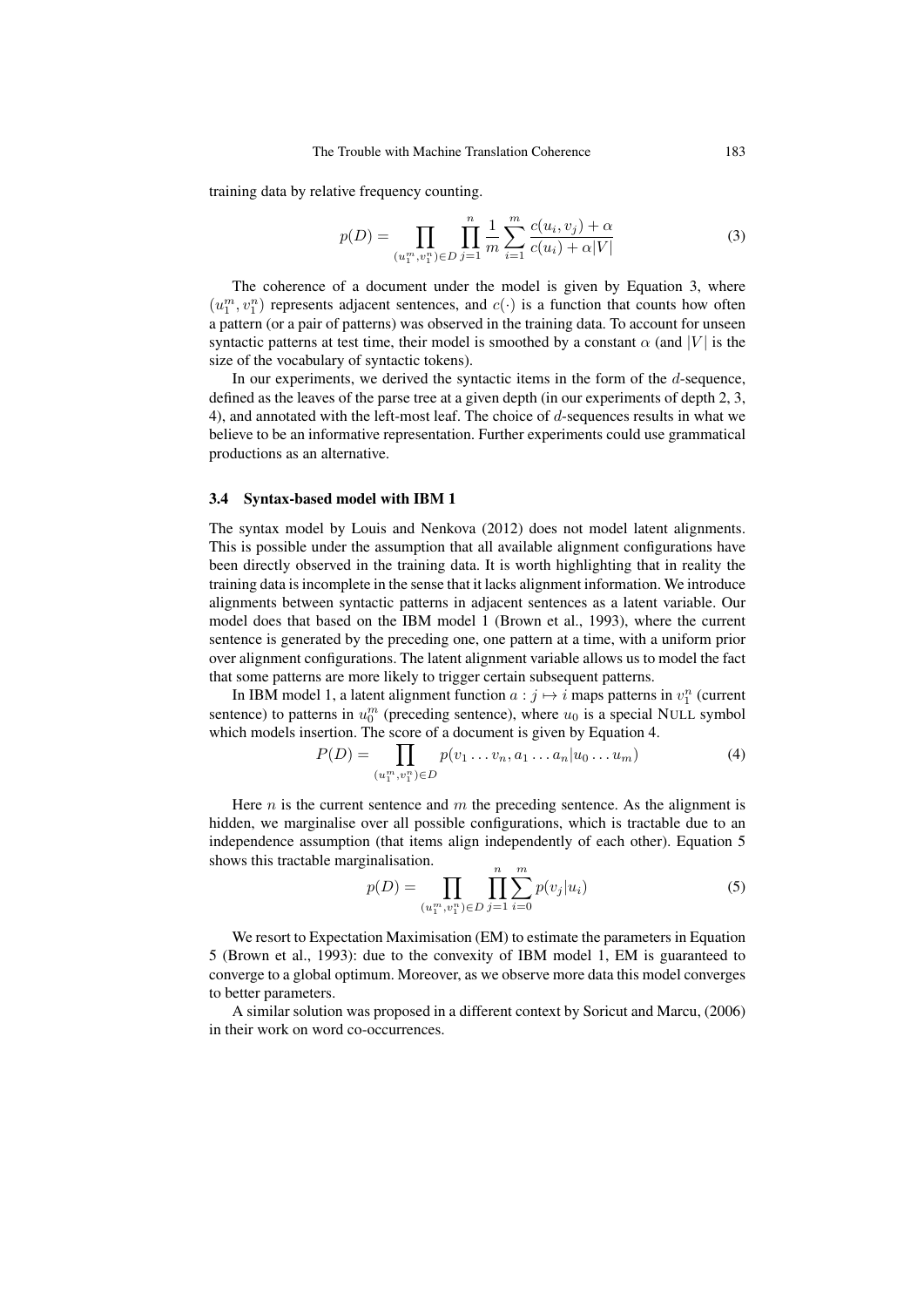Table 1: Number of documents and sentences in the training (Gigaword) and test (WMT14) sets.

| Corpus           |       | <b>Portion Documents Sentences</b> |         |
|------------------|-------|------------------------------------|---------|
| Gigaword 12/2010 |       | 41,564                             | 774,965 |
| WMT14            | de-en | 164                                | 3.003   |
| WMT14            | fr-en | 176                                | 3.003   |
| WMT14            | ru-en | 175                                | 3.003   |

To avoid assigning 0 probability to documents containing unseen patterns, we modify the training procedure to treat all the singletons as pertaining to an unknown category (UNK), thus reserving probability mass for future unseen items.<sup>3</sup> In addition to this special UNK item, we also include NULL alignments, which together with UNK will smooth the bigram counts.

## 4 Experiments and Results

## 4.1 Datasets

To estimate the parameters of the entity-grid and syntax-based models (e.g. distribution over entity role transitions and syntactic patterns), we use the most recent portion of English LDC Gigaword corpus, excluding 2 sections.<sup>4</sup> Table 1 displays information about the size of these datasets.

To test our models on the translation task, we use WMT14 test data as corpus (Bojar et al., 2014), considering submissions from all participating MT systems (including statistical, rule-based, hybrid) in the translation shared task for three language pairs, namely, 13 German-English (de-en) systems, 9 French-English (fr-en) systems, and 13 Russian-English (ru-en) systems.

We assume that the HT (reference) is a coherent text, and that the MT output may or may not be coherent. While the former is a fair assumption, we do acknowledge that many outputs from MT systems may be coherent. However, we are not aware of any datasets with translated data which have been annotated for coherence. This is a challenging task in itself, as judging coherence is a complex and subjective task which requires, at the very least, well trained annotators. Our hypothesis is that a good coherence model should be able to score human translations as having higher coherence than their counterpart machine translations in most cases.

For the shuffling task we also use the MT data, taking the HT documents as the coherent texts and shuffled versions of them to create incoherent ones.

### 4.2 Metrics

We evaluated the results according to a number of metrics, defined as follows:  $m$  is a model,  $d \in D$  a document, r the reference or original (non-shuffled) version and  $s \in S$ 

<sup>&</sup>lt;sup>3</sup> The hypothesis, backed by the Zipf's law, is that unseen items are singletons that we have not yet observed, and that singletons we did observe would remain so if we had observed some more data.

<sup>4</sup> https://catalog.ldc.upenn.edu/LDC2003T05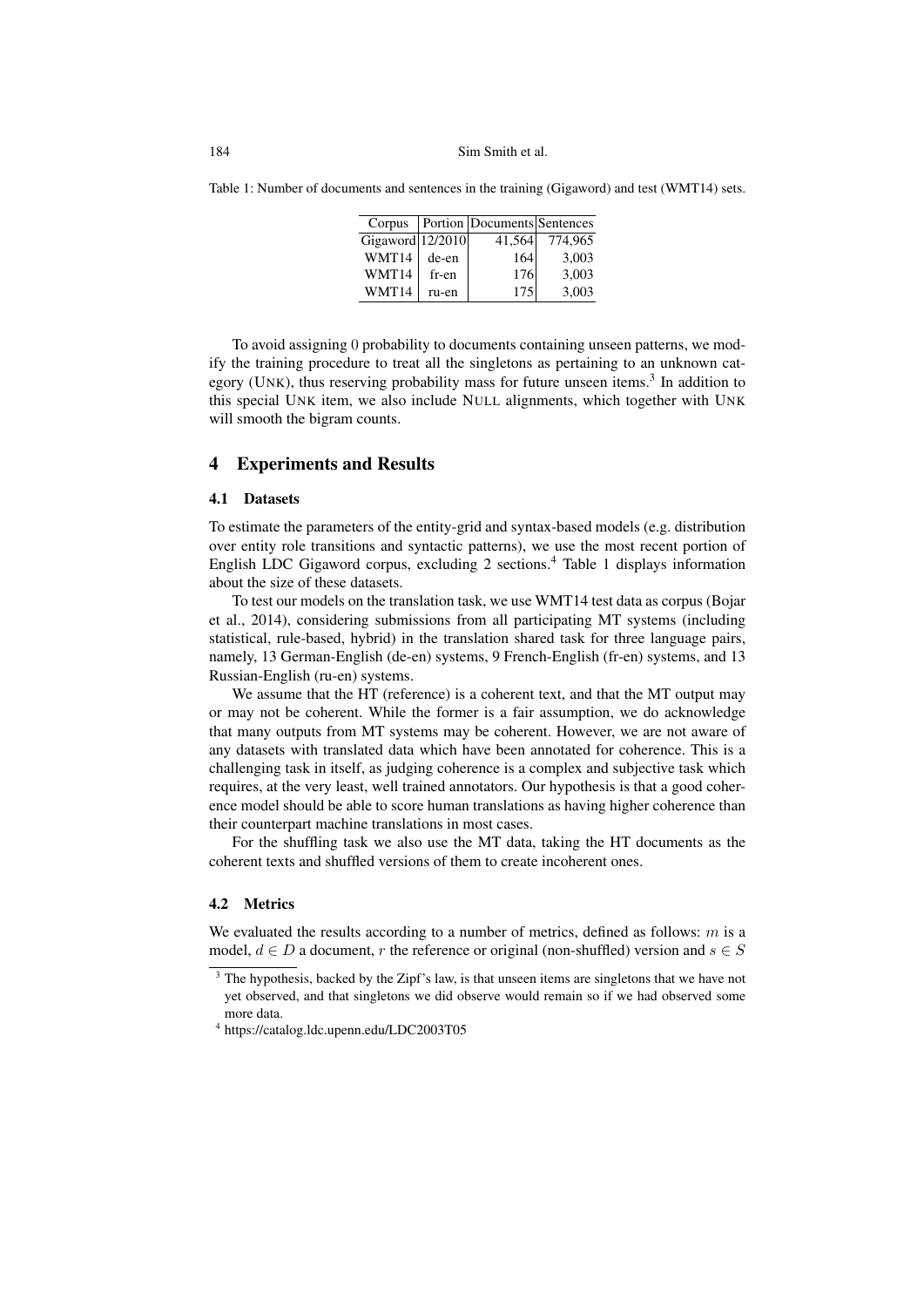shuffled or MT output. Then let  $\min_m(d_r, d_s)$  return 1 if model m scores reference document  $d_r$  higher than a shuffled or MT document  $d_s$ , and 0 otherwise. We can define tie and lose analogously. Finally, first $m(d_r)$  returns 1 if the reference ranks first, and solo<sub>m</sub> $(d<sub>r</sub>)$  returns 1 if the reference occupies a position alone in the ranking. Our various model evaluation methods are defined as follows:

- ref<sup>&</sup>gt; how often a model ranks reference documents higher than any of their shuffled or MT counterparts:  $\frac{1}{|D||S|} \sum_{d} \sum_{s} \text{win}_{m}(d_r, d_s)$
- $\text{ref}_{\geq}$  how often a model ranks the reference no worse than any of their shuffled or MT counterparts:  $\frac{1}{|D||S|} \sum_{d} \sum_{s} \text{win}_{m}(d_r, d_s) + \text{tie}_{m}(d_r, d_s)$
- $\mathbf{ref}_{1^*}$  how often the reference is ranked strictly higher than every other system:  $\frac{1}{|D|}\sum_d \operatorname{first}_m(d_r) \times \operatorname{solo}_m(d_r)$

#### 4.3 Results on shuffling task

To test our hypothesis that patterns of syntactic items between adjacent sentences can be better modelled through a latent alignment, we conducted the traditional shuffling experiment with our reference text and a randomly shuffled version of it. The aim was to check whether our formulation for the syntax model, based on IBM model 1, outperforms the original syntax model. Thus we are comparing grammatically correct and coherent sentences instead of MT output.

From our results (Table 3), it is clear that our adaptation (henceforth IBM1) improves over the original syntax model (LN) by a large margin. In fact, in most cases it also outperforms the entity grid. Noteworthy is the fact that the ref $\geq$  metric discriminates how often a model ranks the unshuffled documents strictly higher than any other version, not just equal to them, as the ref> does. We experimented at varying depths, displayed as *d* in our results, but display only the best performing ones.

The difference between our experiment and those reported elsewhere (Barzilay and Lapata, 2008; Louis and Nenkova, 2012) is that the experiments elsewhere have been on a specific corpus widely used for coherence prediction, the Earthquakes and Accidents corpus<sup>5</sup>. The scores we report are therefore not as high. By way of comparison, we also include results on the aforementioned corpus (Table 2). Here the ref<sup>≥</sup> metric results for our reimplementation of the syntax model are close those of the original local model with d-sequences (Louis and Nenkova, 2012).

Results for previous grid experiments were obtained using supervised training where the parameters are trained on this same Earthquakes and Accidents corpus, then tested on a heldout section of the same dataset. We adopted a more automated approach, training on more general data. This does, however, affect the results, particularly given the consistent nature of the Earthquakes and Accidents corpus.

#### 4.4 Results on translation task

This evaluation is conducted under the assumption that the reference documents are coherent. An obvious benefit of such a strategy is that we can assess models automatically

<sup>5</sup> http://people.csail.mit.edu/regina/coherence/CLsubmission/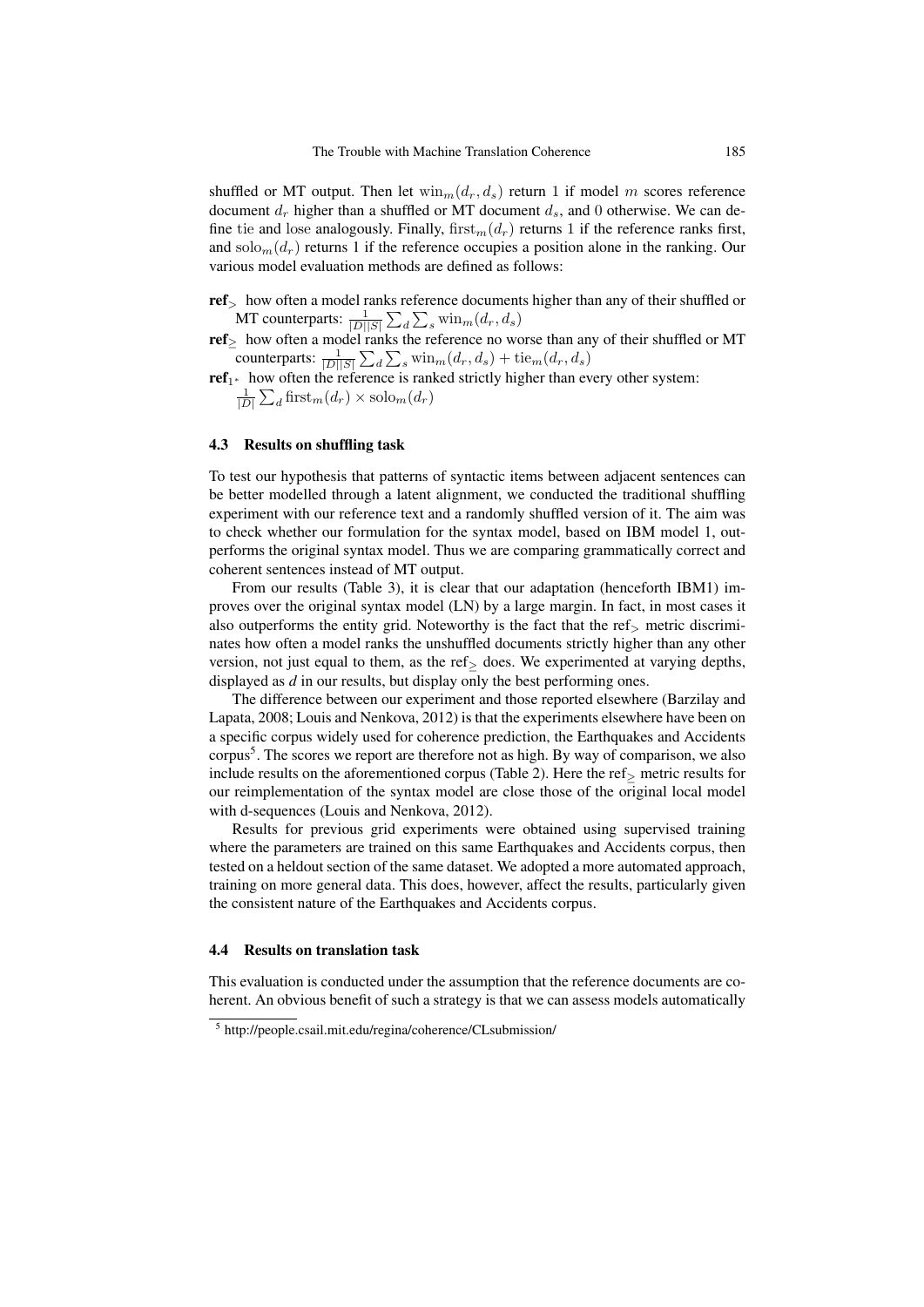## 186 Sim Smith et al.

Table 2: Model comparisons for shuffling experiment on Earthquakes and Accidents corpus, ref<sub>1</sub>∗ is "accuracy" used in previous work with this corpus.

|         | Earthquakes $ref_{1*}$ ref> | Accidents $ref_{1*}$ ref |
|---------|-----------------------------|--------------------------|
|         | IBM1-d2 80.88 80.88         | GRAPH 86.51 86.51        |
|         | IBM1-d3 77.10 77.10         | IBM1-d3 72.61 72.61      |
| GRID    | 66.21 66.21                 | IBM1-d2 67.32 67.37      |
| GRAPH   | 60.53 60.58                 | 50.25 50.25<br>GRID      |
| $LN-d2$ | 57.62 71.73                 | 46.58 55.89<br>LN-d4     |
| $LN-d3$ | 57.00 67.69                 | 38.82 57.15<br>$LM-d2$   |

Table 3: Model comparisons for shuffling experiment

| fr-en               |             | $ref_{1*}$ ref | de-en               |             | $ref_{1*}$ ref | ru-en               |             | $ref_{1*}$ ref |
|---------------------|-------------|----------------|---------------------|-------------|----------------|---------------------|-------------|----------------|
| IBM1-d3 82.95 85.23 |             |                | GRID                | 79.27 80.49 |                | IBM1-d3 79.43 80.00 |             |                |
| GRID                | 75.00 77.84 |                | IBM1-d3 76.83 76.83 |             |                | GRID                | 74.86 76.00 |                |
| IBM1-d4 71.59 73.86 |             |                | IBM1-d2 71.34 71.34 |             |                | IBM1-d2 74.86 75.43 |             |                |
| <b>GRAPH</b>        |             | 50.00 53.98    | <b>GRAPH</b>        | 62.80 65.24 |                | <b>GRAPH</b>        | 50.29 54.29 |                |
| $LM-d3$             |             | 46.59 59.66    | $LN-d4$             | 53.66 62.20 |                | $LM-d4$             | 46.29 57.71 |                |
| $LN-d4$             |             | 41.48 54.55    | $LN-d2$             | 47.56 59.15 |                | $LN-d3$             |             | 45.14 57.14    |

and objectively without the need for any particular type of annotation (e.g. reference translations). To provide a concise summary of our findings, we aggregate the results for all MT systems in this section.

Table 4 shows the performance of our models according to different evaluation methods (scores are percentages), ranked by the first method.

fr-en  $ref_>= ref_>= ref_1*$ IBM1-d4 58.24 58.66 20.45 GRID 55.54 56.68 22.16 IBM1-d3 54.19 54.62 17.61 LN-d4 45.17 55.82 14.77 LN-d3 GRAPH 41.62 45.60 11.93 LN-d4 LN-d3 41.26 59.23 15.34 GRID de-en ref<sub>></sub> ref<sub>2</sub> ref<sub>1</sub><sup>\*</sup> GRAPH 67.03 68.62 28.66 IBM1-d2 53.52 53.56 12.20 IBM1-d3 53.05 53.05 17.68 LN-d3 43.67 60.55 8.54 LN-d4 43.34 53.38 10.37 GRID 37.71 37.71 6.10 ru-en ref> ref> ref<sub>1</sub>\* GRAPH 60.84 63.21 20.57 IBM1-d3 58.02 58.02 10.86 IBM1-d2 57.41 57.54 13.14 LN-d3 48.62 63.47 9.14 LN-d4 47.21 58.42 8.57 GRID 31.38 31.38 5.14

Table 4: Model comparisons for translation task.

Our results show that all the models tested are more limited in their ability to assess coherence in an MT context, as the task is more difficult than that of distinguishing shuffled from original texts. The models can score machine translated texts as well as reference translations, and in some cases, even better than reference translations.

Our extension of the syntax-based model – IBM1 – consistently outperforms LN (Louis Nenkova) according to all metrics. That is because IBM1 learns a distribution over hidden alignments between syntactic items. These alignments can be seen as more plausible explanations for certain syntactic patterns. Moreover, in experiments using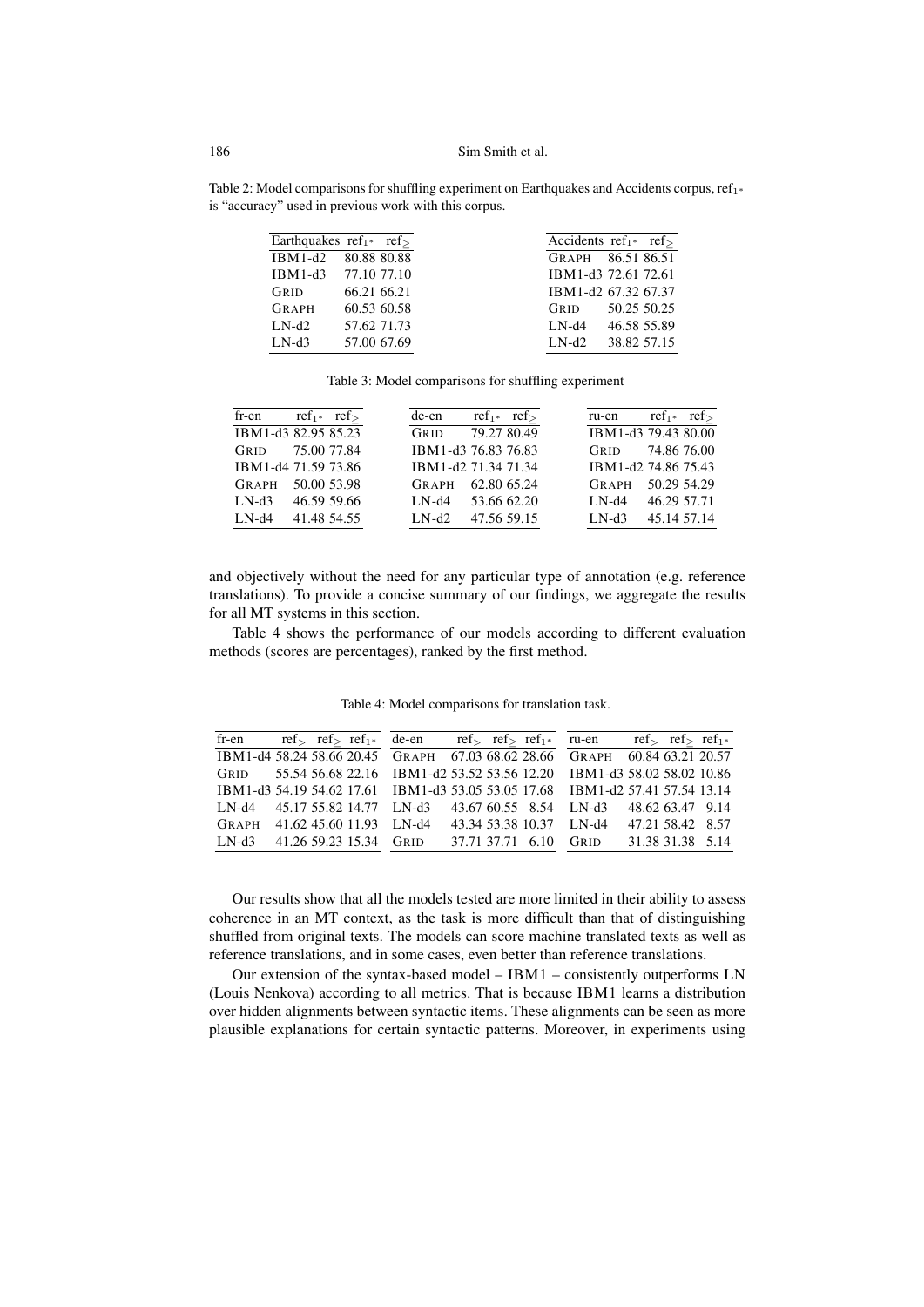held out data (from WMT13), we noticed that increasing the amount of training data helps IBM1, which is guaranteed to move towards better parameters.

Overall, for a given language pair, we found that the best coherence model was able to score the human translations higher than any particular MT system for more than 58% of the documents. The best score was 67%, which is a good basis to make future improvements on.

Some models are clearly more heavily affected by the use of methods that disregard ties. The LN model typically clusters the reference together with MT systems. The other models, IBM1 and GRAPH, are less affected by differences in evaluation methods. While the figures change across methods, the trend in the ranking of models is maintained.

In general, IBM1 and GRAPH are the strongest in terms of scores, with GRID performing poorly (except for the fr-en language pair). Overall GRAPH performs better than GRID, perhaps because it offers a broader view of entity-based coherence, in that it captures links between all entities in all sentences in the text, including links over nonadjacent sentences, and as such is not as dependent on consecutive transitions. If ties are not considered, GRAPH features as the best model for two out of the three language pairs, with IBM1 performing similarly well.

Interestingly, there is a difference between language pairs. It is worth emphasising that among our three language pairs, fr-en is arguably the one with the highest MT quality. Low translation quality may have affected the performance of the models differently, as they rely on linguistic information to different extents. GRID, which performed the best for fr-en, relies heavily on the correct identification of nouns and their syntactic roles in sentences. Therefore, for the other languages, an excessive number of ungrammatical translations – and unreliable syntactic roles as a consequence – may have affected the model more significantly. Moreover, the fr-en language pair is closer than the other two, and therefore more likely to be similar syntactically in the output, which could improve performance of the GRID model. If the MT output remained similar syntactically to the source language, then GRID would not perform as well for other language pairs (it is known that the syntactic assumptions which hold for English do not do so for German). Although this potentially affects GRAPH too, it does not depend on entity transitions but models connections among all sentences in a document. Moreover, a closer inspection of the data showed that the quality of the fr-en reference translation was not as good as the de-en reference translation. Coupled with better MT output for the fr-en language pair, this would make it a harder task for the models to differentiate between HT and MT.

While GRID does well in the shuffling experiment, it does not do so well with the MT output. Clearly, shuffling and reordering is a different task entirely, as illustrated by the difference in the scores between Table 3 and Table 4. By comparison, the ability of GRAPH (as the other entity-based method) to distinguish between HT and MT output is presumably due to it not relying on the transitions between sentences, unlike GRID.

# 5 Conclusions and Future Work

Work on measuring text coherence has thus far been commonly limited to somewhat artificial scenarios such as sentence shuffling or insertion tasks. These operations natu-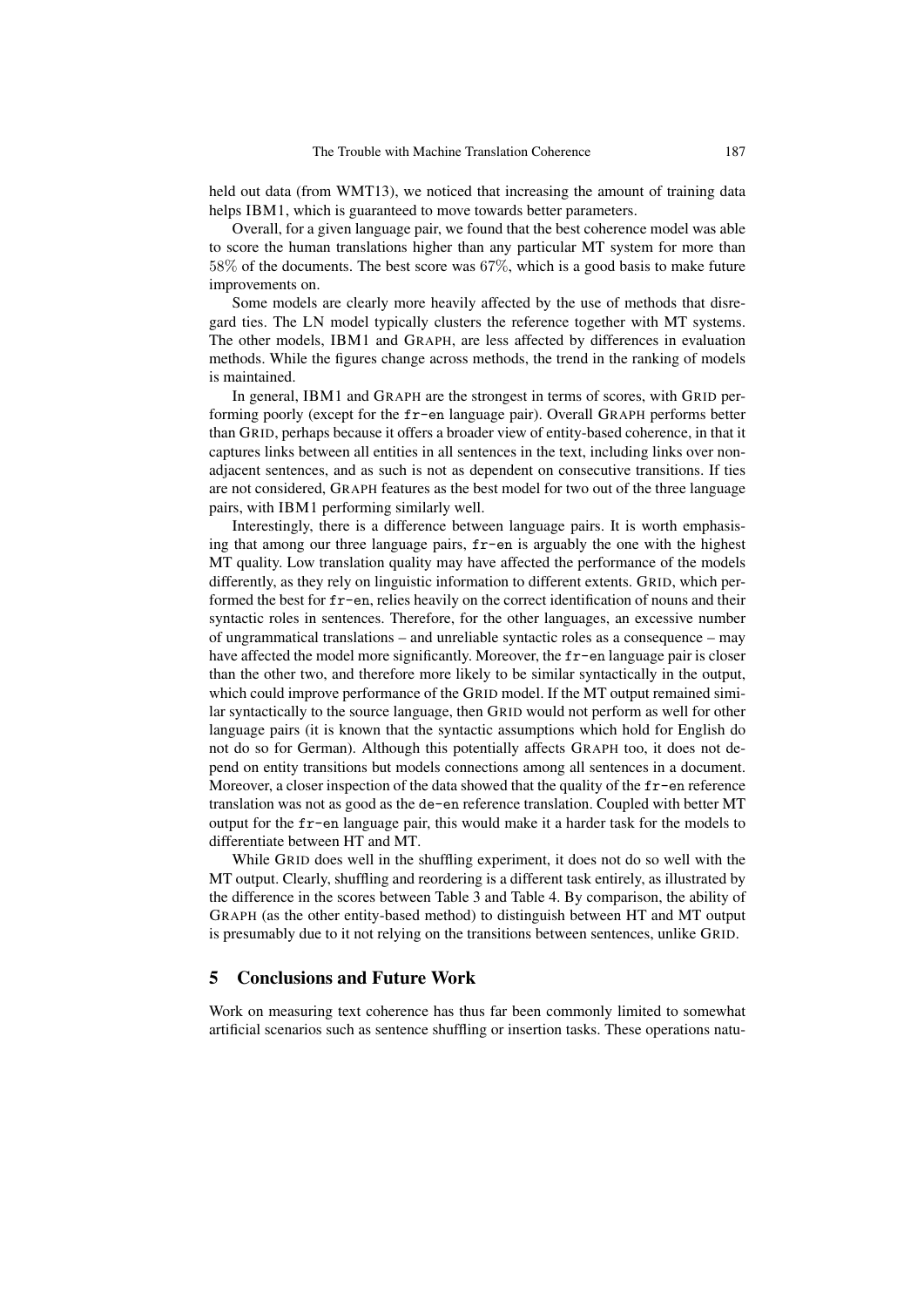## 188 Sim Smith et al.

rally tend to break the overall logic of the text. In this paper we have investigated local coherence models for a very different scenario, where texts are automatically translated from a given language by systems of various overall levels of quality. Coherence in this scenario is much more nuanced, as elements of coherence are often present in the translations to some degree, and their absence may be connected to various types of translation errors at different linguistic levels. There are undeniably grammatical issues, but arguably a proportion of these do indirectly affect coherence.

For a given language pair, we found that the best coherence model was able to score the human translations higher than any particular MT system for more than 67.03% of the documents. Our IBM1 model performs strongly, detecting MT output from HT 58.24% of the time, which is a strong result considering that it is based on syntax alone. This model did well in the standard shuffling experiment.

We believe that the source language of the training data is crucially important in this MT domain, as noted by others (Cartoni et al., 2011), as is whether the text is original or translated (Lembersky et al., 2012). We plan to investigate filtering input data and to further expand our coherence models to integrate discourse relations and distributed representations. In addition, by way of a supplementary test to determine that our models are indeed measuring coherence not simply the differences between the MT and HT, we intend to test them on an artificial corpus containing injected coherence errors (Sim Smith et al., 2015).

## References

- Regina Barzilay and Mirella Lapata. (2008). *Modeling local coherence: An entity-based approach*. Comput. Linguist., 34(1):1-34, March.
- Ondrej Bojar, Christian Buck, Christian Federmann, Barry Haddow, Philipp Koehn, Johannes Leveling, Christof Monz, Pavel Pecina, Matt Post, Herve Saint-Amand, Radu Soricut, Lucia Specia, and Ales Tamchyna. (2014). *Findings of the 2014 workshop on statistical machine translation*. In Proceedings of WMT, pages 12-58, Baltimore, Maryland.
- Peter F. Brown, Vincent J. Della Pietra, Stephen A. Della Pietra, and Robert L. Mercer. 1993. *The mathematics of statistical machine translation: parameter estimation*. Computational Linguistics, 19(2):263-311, June.
- Jill Burstein, Joel R. Tetreault, and Slava Andreyev. 2010. *Using entity-based features to model coherence in student essays*. In HLT-NAACL, pages 681-684.
- Marine Carpuat and Michel Simard. 2012. *The trouble with smt consistency*. In Proceedings of WMT, pages 442-449, Montreal, Canada.
- Bruno Cartoni, Sandrine Zufferey, Thomas Meyer, and Andrei Popescu-Belis. 2011. *How Comparable Are Parallel Corpora? Measuring the Distribution of General Vocabulary and Connectives*, Proceedings of the 4th Workshop on Building and Using Comparable Corpora, pages 78–86, Portland, Oregon, USA, Association for Computational Linguistics.
- Micha Elsner and Eugene Charniak. 2011. *Extending the Entity Grid with Entity-Specific Features*. Proceedings of ACL, pages 125-129, Portland, Oregon, USA, Association for Computational Linguistics.
- Zhengxian Gong and Min Zhang and Guodong Zhou. 2015. *Document-Level Machine Translation Evaluation with Gist Consistency and Text Cohesion*. Proceedings of the Second Workshop on Discourse in Machine Translation, pages 52-58, September, Lisbon, Portugal, Association for Computational Linguistics.